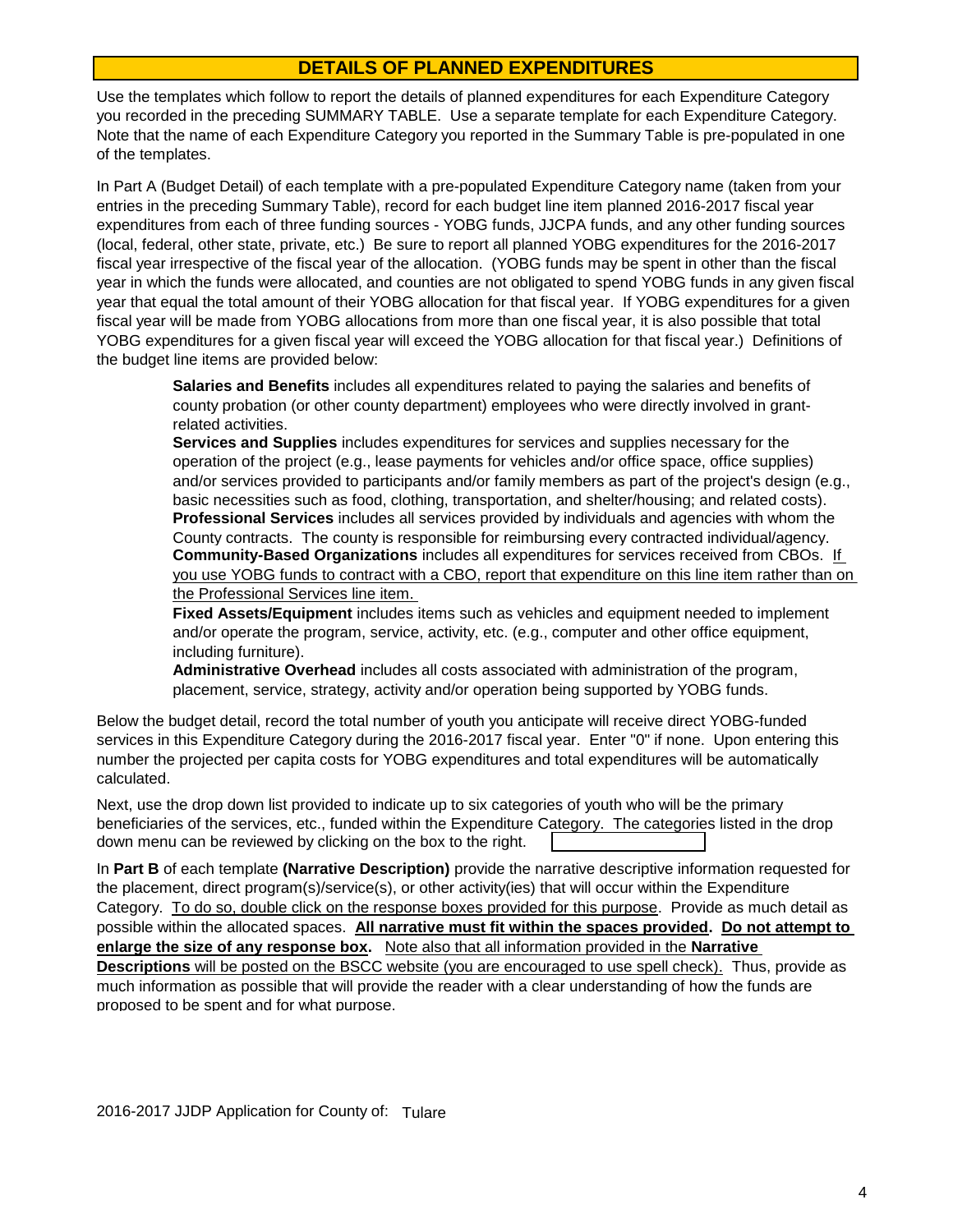| <b>DETAILS OF PLANNED EXPENDITURES (continued)</b>                                                                                                                                                                           |                |                   |                       |                                  |                           |
|------------------------------------------------------------------------------------------------------------------------------------------------------------------------------------------------------------------------------|----------------|-------------------|-----------------------|----------------------------------|---------------------------|
| <b>PART A: BUDGET DETAIL</b>                                                                                                                                                                                                 |                |                   |                       |                                  |                           |
| Expenditure Category (from Summary Table):                                                                                                                                                                                   |                | Juvenile Hall     |                       |                                  |                           |
| If "Other Direct Service" or "Other,"                                                                                                                                                                                        |                |                   |                       |                                  |                           |
| Provide Name in Space to Right                                                                                                                                                                                               |                |                   |                       |                                  |                           |
|                                                                                                                                                                                                                              |                | <b>YOBG Funds</b> |                       | <b>JJCPA Funds</b>               | <b>All Other Funds</b>    |
| <b>Salaries &amp; Benefits:</b>                                                                                                                                                                                              | \$             | 1,608,661         |                       |                                  | \$<br>4,500               |
| Services & Supplies:                                                                                                                                                                                                         | \$             | 20,000            |                       |                                  | \$<br>$\overline{2}5,000$ |
| <b>Professional Services:</b>                                                                                                                                                                                                |                |                   |                       |                                  |                           |
| Community Based Organizations:                                                                                                                                                                                               |                |                   |                       |                                  |                           |
| <b>Fixed Assets/Equipment:</b>                                                                                                                                                                                               | \$             | 102,026           |                       |                                  | \$<br>738,801             |
| <b>Administrative Overhead:</b>                                                                                                                                                                                              |                |                   |                       |                                  | \$<br>64,815              |
| <b>Other Expenditures (List Below):</b>                                                                                                                                                                                      |                |                   |                       |                                  |                           |
|                                                                                                                                                                                                                              |                |                   | \$                    |                                  |                           |
|                                                                                                                                                                                                                              |                |                   | \$                    | $\blacksquare$                   |                           |
|                                                                                                                                                                                                                              |                |                   | $\overline{\$}$<br>\$ | $\overline{\phantom{a}}$         | \$                        |
| <b>TOTAL:</b>                                                                                                                                                                                                                | \$             | 1,730,687         |                       | ٠                                | 833,116                   |
| Number of Youth Who Will Receive Services (Est.):                                                                                                                                                                            |                |                   | 106                   |                                  |                           |
| Projected Per Capita YOBG Expenditures: \ \ \$                                                                                                                                                                               |                |                   | 16,327.24             |                                  |                           |
| Projected Per Capita Total Expenditures:   \$                                                                                                                                                                                |                |                   | 24,186.82             |                                  |                           |
|                                                                                                                                                                                                                              |                |                   |                       |                                  |                           |
| Youth Targeted to Receive Services: Felony Offenders                                                                                                                                                                         |                |                   |                       | In Custody Offenders             |                           |
| (Select up to Six Categories) Violent Offenders                                                                                                                                                                              |                |                   |                       | Offenders with Gang Affiliations |                           |
|                                                                                                                                                                                                                              | Drug Offenders |                   |                       |                                  |                           |
| <b>PART B: NARRATIVE DESCRIPTION</b>                                                                                                                                                                                         |                |                   |                       |                                  |                           |
| Provide a brief description of the youth to be served (where applicable) and the program, placement, service, or                                                                                                             |                |                   |                       |                                  |                           |
| other activity that will be provided. Be sure to describe any prevention services.                                                                                                                                           |                |                   |                       |                                  |                           |
| Wards held in the Juvenile Detention Facility (JDF) generally have committed higher-level offenses and meet                                                                                                                  |                |                   |                       |                                  |                           |
| suitability criteria for the 365-day placement. Probation Correctional Officers (PCO) provide security for the                                                                                                               |                |                   |                       |                                  |                           |
| wards who participate in tailored, sequential programs that address individual criminogenic needs. The facility                                                                                                              |                |                   |                       |                                  |                           |
| staff respond to facility critical incidents such as riots and cell extractions. The Transport Unit provide high                                                                                                             |                |                   |                       |                                  |                           |
| security transport of wards subject to direct file to and from the adult courts. Pre and post release services                                                                                                               |                |                   |                       |                                  |                           |
| and program coordination is provided to wards by Probation Officers. Services include mental                                                                                                                                 |                |                   |                       |                                  |                           |
| health/substance abuse counseling, education, healthcare, job training and supervision. The upgraded                                                                                                                         |                |                   |                       |                                  |                           |
| audio/visual system will provide enhanced observation and improved security in the facilities.                                                                                                                               |                |                   |                       |                                  |                           |
|                                                                                                                                                                                                                              |                |                   |                       |                                  |                           |
| What specifically will YOBG funds pay for?                                                                                                                                                                                   |                |                   |                       |                                  |                           |
| Personnel: 2 Institutional Supervisors for Short Term Program, Long Term Program shift supervision services;<br>19 Probation Correctional Officers for Long Term Program ward supervision; security, transportation services |                |                   |                       |                                  |                           |
| and services and supplies. In addition, the department will upgrade the facilities audio/visual security system                                                                                                              |                |                   |                       |                                  |                           |
| with a portion of the cost charged to the program and the remaining will be charged to general fund.                                                                                                                         |                |                   |                       |                                  |                           |
|                                                                                                                                                                                                                              |                |                   |                       |                                  |                           |
| How will County capacity to deliver services be enhanced?                                                                                                                                                                    |                |                   |                       |                                  |                           |
| The goals of this commitment program are to provide a long-term, secure environment for interventions with                                                                                                                   |                |                   |                       |                                  |                           |
| higher risk offenders; provide an alternative to Department of Juvenile Justice (DJJ) commitment; provide                                                                                                                    |                |                   |                       |                                  |                           |
| programming that addresses delinquent behavior and provide life skills training; and enhance re-entry for                                                                                                                    |                |                   |                       |                                  |                           |
| these wards.                                                                                                                                                                                                                 |                |                   |                       |                                  |                           |
|                                                                                                                                                                                                                              |                |                   |                       |                                  |                           |
| Briefly describe any Evidence Based Practices that will be used. Be as specific as you can with regard to the                                                                                                                |                |                   |                       |                                  |                           |
| particular practices that you consider to be evidence based.                                                                                                                                                                 |                |                   |                       |                                  |                           |
| All programs and services in place at JDF, including gender-specific Phoenix / New Freedom Core programs                                                                                                                     |                |                   |                       |                                  |                           |
| and mental health/ substance abuse counseling, education, healthcare, job training and supervision services,                                                                                                                 |                |                   |                       |                                  |                           |
| are evidence-based. The upgraded audio/visual equipment will provide a robust technologically relevant                                                                                                                       |                |                   |                       |                                  |                           |
| system enhancing the safety and security of the facilities.                                                                                                                                                                  |                |                   |                       |                                  |                           |
|                                                                                                                                                                                                                              |                |                   |                       |                                  |                           |
| 2016-2017 JJDP Application for County of: Tulare                                                                                                                                                                             |                |                   |                       |                                  |                           |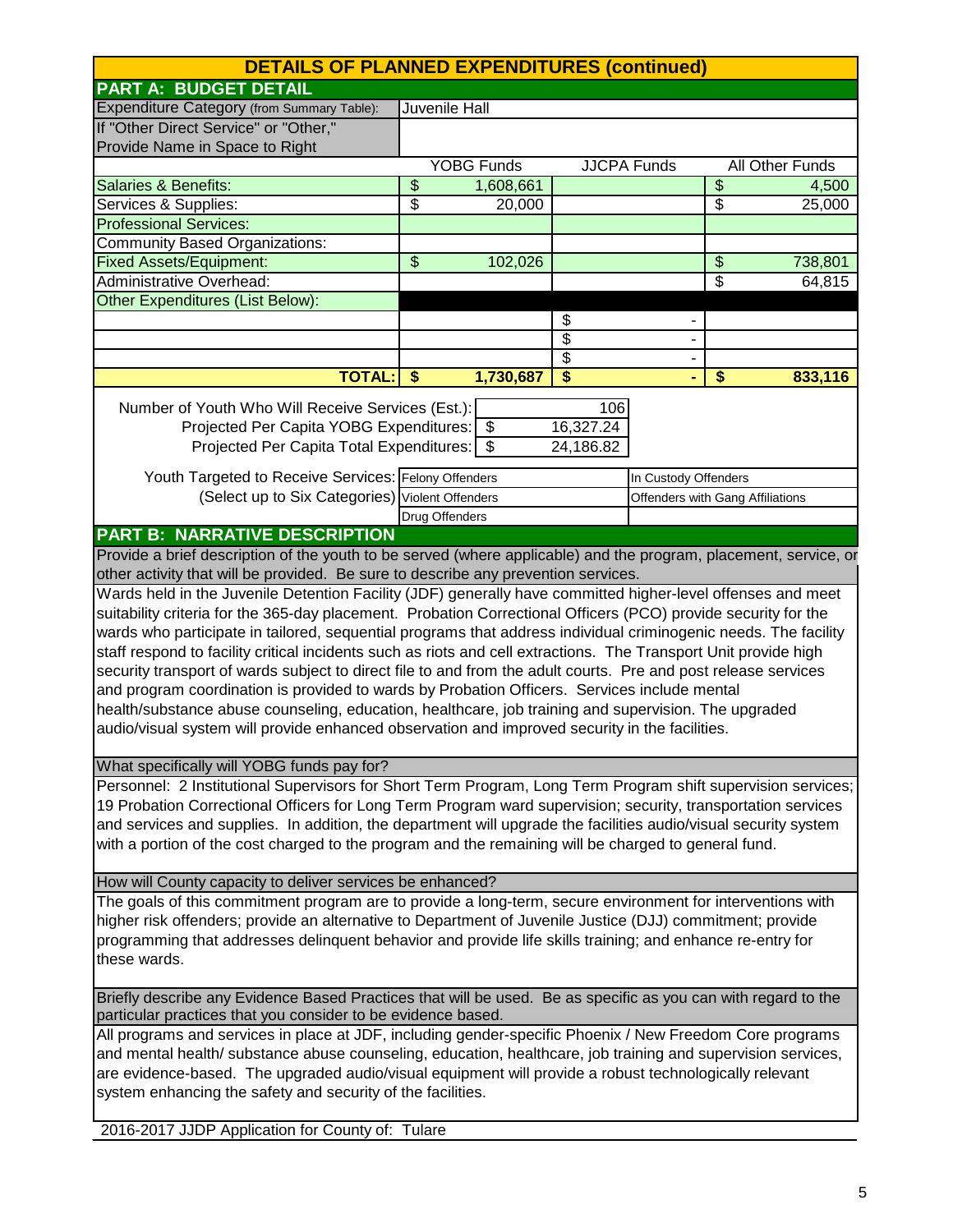| <b>DETAILS OF PLANNED EXPENDITURES (continued)</b>                                                                                                   |                                  |          |                      |                                    |
|------------------------------------------------------------------------------------------------------------------------------------------------------|----------------------------------|----------|----------------------|------------------------------------|
| <b>PART A: BUDGET DETAIL</b>                                                                                                                         |                                  |          |                      |                                    |
| Expenditure Category (from Summary Table):                                                                                                           | Intensive Probation Supervision  |          |                      |                                    |
| If "Other Direct Service" or "Other,"                                                                                                                |                                  |          |                      |                                    |
| Provide Name in Space to Right                                                                                                                       |                                  |          |                      |                                    |
|                                                                                                                                                      | <b>YOBG Funds</b>                |          | <b>JJCPA Funds</b>   | <b>All Other Funds</b>             |
| <b>Salaries &amp; Benefits:</b>                                                                                                                      | \$<br>447,840                    |          |                      |                                    |
| Services & Supplies:                                                                                                                                 | \$<br>30,000                     |          |                      |                                    |
| <b>Professional Services:</b>                                                                                                                        |                                  |          |                      |                                    |
| <b>Community Based Organizations:</b>                                                                                                                |                                  |          |                      |                                    |
| <b>Fixed Assets/Equipment:</b>                                                                                                                       |                                  |          |                      |                                    |
| Administrative Overhead:                                                                                                                             |                                  |          |                      |                                    |
| Other Expenditures (List Below):                                                                                                                     |                                  |          |                      |                                    |
|                                                                                                                                                      |                                  |          |                      |                                    |
|                                                                                                                                                      |                                  |          |                      |                                    |
|                                                                                                                                                      |                                  |          |                      |                                    |
| <b>TOTAL:</b>                                                                                                                                        | $\boldsymbol{\$}$<br>477,840     | \$       |                      | \$                                 |
| Number of Youth Who Will Receive Services (Est.):                                                                                                    |                                  | 106      |                      |                                    |
| Projected Per Capita YOBG Expenditures: \$                                                                                                           |                                  | 4,507.92 |                      |                                    |
| Projected Per Capita Total Expenditures:   \$                                                                                                        |                                  | 4,507.92 |                      |                                    |
|                                                                                                                                                      |                                  |          |                      |                                    |
| Youth Targeted to Receive Services: Felony Offenders                                                                                                 |                                  |          | In Custody Offenders |                                    |
| (Select up to Six Categories) Violent Offenders                                                                                                      |                                  |          | WIC 602 Youth        |                                    |
|                                                                                                                                                      | Offenders with Gang Affiliations |          |                      | Offenders with Mental Health Needs |
| <b>PART B: NARRATIVE DESCRIPTION</b>                                                                                                                 |                                  |          |                      |                                    |
| Provide a brief description of the youth to be served (where applicable) and the program, placement, service, or                                     |                                  |          |                      |                                    |
| other activity that will be provided. Be sure to describe any prevention services.                                                                   |                                  |          |                      |                                    |
| Services to wards in the Juvenile Detention Facility (JDF) and Youth Facility (YF) include review of court                                           |                                  |          |                      |                                    |
| documents and reports; review of PACT, SASSI, Urica, and Change Talk Inventory assessment information;                                               |                                  |          |                      |                                    |
| development of individualized case plans to aid in the ward's successful community re-entry; coordination of                                         |                                  |          |                      |                                    |
| educational services; coordination of job training and placement services; coordination of mental                                                    |                                  |          |                      |                                    |
| health/substance abuse treatment and public social services' programs; establishing terms and conditions of                                          |                                  |          |                      |                                    |
| probation upon release; providing field supervision upon release; participation and facilitation of gender-                                          |                                  |          |                      |                                    |
| specific programming and the Pheonix / New Freedom Core Program; assistance with obtaining birth                                                     |                                  |          |                      |                                    |
| certificates, California I.D. cards, educational records and various other records; conducting full PACT                                             |                                  |          |                      |                                    |
| assessments at six months to respond to ongoing or changing ward risks/needs.                                                                        |                                  |          |                      |                                    |
| What specifically will YOBG funds pay for?<br>1 Supervising Probation Officer for SB-81/YOBG program supervision; 1 Institution Supervisor; 2 Deputy |                                  |          |                      |                                    |
|                                                                                                                                                      |                                  |          |                      |                                    |
| Probation Officers (DPO) III assigned to program coordination and re-entry services; 1 DPO II assigned to pre-                                       |                                  |          |                      |                                    |
| release re-entry services. These officers provide a variety of case-plan development and community                                                   |                                  |          |                      |                                    |
| supervision services to wards released to community supervision.                                                                                     |                                  |          |                      |                                    |
| How will County capacity to deliver services be enhanced?                                                                                            |                                  |          |                      |                                    |
| Services to wards in the JDF and YF are designed to identify and address individual ward criminogenic needs,                                         |                                  |          |                      |                                    |
| respond to those needs and decrease recidivism. Intensive supervison affords the opportunity for more                                                |                                  |          |                      |                                    |
| involved interaction with wards and enhanced services (for example: mental health, parent involvement, etc.)                                         |                                  |          |                      |                                    |
| are provided to wards. Reintegration is also reinforced to increase long-term success in the community upon                                          |                                  |          |                      |                                    |
| release.                                                                                                                                             |                                  |          |                      |                                    |
| Briefly describe any Evidence Based Practices that will be used. Be as specific as you can with regard to the                                        |                                  |          |                      |                                    |
| particular practices that you consider to be evidence based.                                                                                         |                                  |          |                      |                                    |
| All services to wards in the JDF and YF including assessments, development of case plans, educational                                                |                                  |          |                      |                                    |
| services, mental health/substance abuse treatment, social services' programs, etc., are evidence based.                                              |                                  |          |                      |                                    |
|                                                                                                                                                      |                                  |          |                      |                                    |
|                                                                                                                                                      |                                  |          |                      |                                    |
|                                                                                                                                                      |                                  |          |                      |                                    |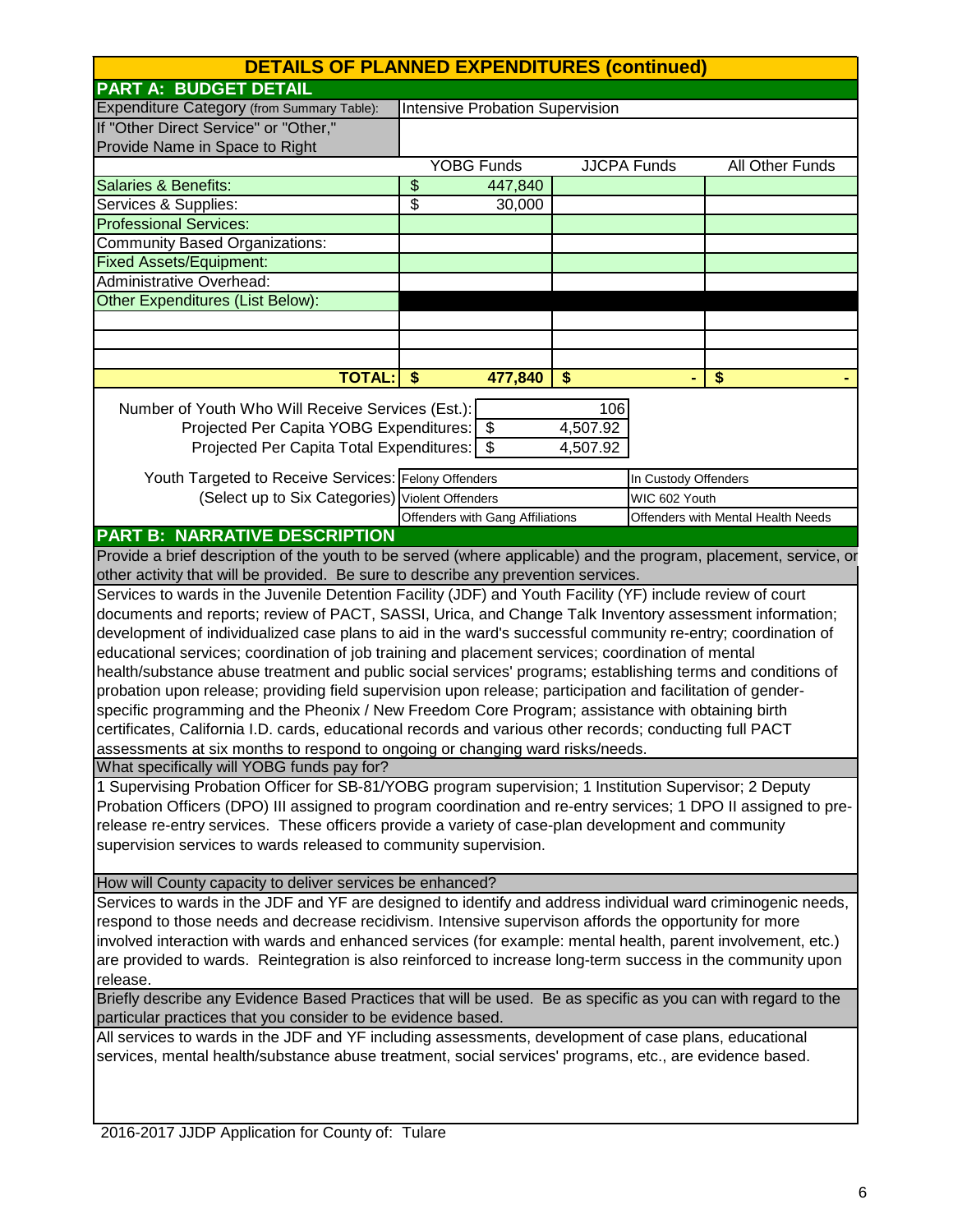| <b>DETAILS OF PLANNED EXPENDITURES (continued)</b>                                                               |                             |                    |                      |                                  |
|------------------------------------------------------------------------------------------------------------------|-----------------------------|--------------------|----------------------|----------------------------------|
| <b>PART A: BUDGET DETAIL</b>                                                                                     |                             |                    |                      |                                  |
| Expenditure Category (from Summary Table):                                                                       | <b>Other Direct Service</b> |                    |                      |                                  |
| If "Other Direct Service" or "Other,"<br>Provide Name in Space to Right                                          | Sexual Offender Counseling  |                    |                      |                                  |
|                                                                                                                  | <b>YOBG Funds</b>           | <b>JJCPA Funds</b> |                      | All Other Funds                  |
| <b>Salaries &amp; Benefits:</b>                                                                                  |                             |                    |                      |                                  |
| Services & Supplies:                                                                                             |                             |                    |                      |                                  |
| <b>Professional Services:</b>                                                                                    | 100,000<br>\$               |                    |                      |                                  |
| Community Based Organizations:                                                                                   |                             |                    |                      |                                  |
| <b>Fixed Assets/Equipment:</b>                                                                                   |                             |                    |                      |                                  |
| <b>Administrative Overhead:</b>                                                                                  |                             |                    |                      |                                  |
| <b>Other Expenditures (List Below):</b>                                                                          |                             |                    |                      |                                  |
|                                                                                                                  |                             |                    |                      |                                  |
|                                                                                                                  |                             |                    |                      |                                  |
|                                                                                                                  |                             |                    |                      |                                  |
| <b>TOTAL:</b>                                                                                                    | 100,000<br>\$               | \$                 |                      | \$                               |
| Number of Youth Who Will Receive Services (Est.):                                                                |                             | 55                 |                      |                                  |
| Projected Per Capita YOBG Expenditures:   \$                                                                     |                             | 1,818.18           |                      |                                  |
| Projected Per Capita Total Expenditures:   \$                                                                    |                             | 1,818.18           |                      |                                  |
|                                                                                                                  |                             |                    |                      |                                  |
| Youth Targeted to Receive Services: Felony Offenders                                                             |                             |                    |                      | Offenders with Gang Affiliations |
| (Select up to Six Categories) Violent Offenders                                                                  |                             |                    | In Custody Offenders |                                  |
|                                                                                                                  | WIC 602 Youth               |                    | Sex Offenders        |                                  |
| <b>PART B: NARRATIVE DESCRIPTION</b>                                                                             |                             |                    |                      |                                  |
| Provide a brief description of the youth to be served (where applicable) and the program, placement, service, or |                             |                    |                      |                                  |
| other activity that will be provided. Be sure to describe any prevention services.                               |                             |                    |                      |                                  |
| Based on the need of the JDF population at any given time, sex offender treatment and counseling services        |                             |                    |                      |                                  |
| will be provided to identified wards in the JDF. Services may include risk assessment, individual and group      |                             |                    |                      |                                  |
| therapy if numbers allow, development and implementation of offense prevention plans, preparation for            |                             |                    |                      |                                  |
| discharge and transition to ongoing outpatient treatment.                                                        |                             |                    |                      |                                  |
|                                                                                                                  |                             |                    |                      |                                  |
|                                                                                                                  |                             |                    |                      |                                  |
|                                                                                                                  |                             |                    |                      |                                  |
|                                                                                                                  |                             |                    |                      |                                  |
|                                                                                                                  |                             |                    |                      |                                  |
| What specifically will YOBG funds pay for?                                                                       |                             |                    |                      |                                  |
| Professional Service Agreements with a qualified, licensed therapist providing sex offender treatment and        |                             |                    |                      |                                  |
| counseling.                                                                                                      |                             |                    |                      |                                  |
|                                                                                                                  |                             |                    |                      |                                  |
|                                                                                                                  |                             |                    |                      |                                  |
|                                                                                                                  |                             |                    |                      |                                  |
| How will County capacity to deliver services be enhanced?                                                        |                             |                    |                      |                                  |
| Address individual ward needs, including those related to sex offenses; reduce ward aggression, both inside      |                             |                    |                      |                                  |
| the facility and upon return to home, school and community. The services provided aid youth and reduce           |                             |                    |                      |                                  |
| recidivism.                                                                                                      |                             |                    |                      |                                  |
|                                                                                                                  |                             |                    |                      |                                  |
|                                                                                                                  |                             |                    |                      |                                  |
| Briefly describe any Evidence Based Practices that will be used. Be as specific as you can with regard to the    |                             |                    |                      |                                  |
| particular practices that you consider to be evidence based.                                                     |                             |                    |                      |                                  |
| The sex offender treatment and counseling services, including risk assessment, individual and/or group           |                             |                    |                      |                                  |
| therapy, development and implementation of offense prevention plans, and preparation to ongoing outpatient       |                             |                    |                      |                                  |
| treatment, provided to identified wards are evidence based.                                                      |                             |                    |                      |                                  |
|                                                                                                                  |                             |                    |                      |                                  |
| 2016 2017 LIDD Application for County of: Tulero                                                                 |                             |                    |                      |                                  |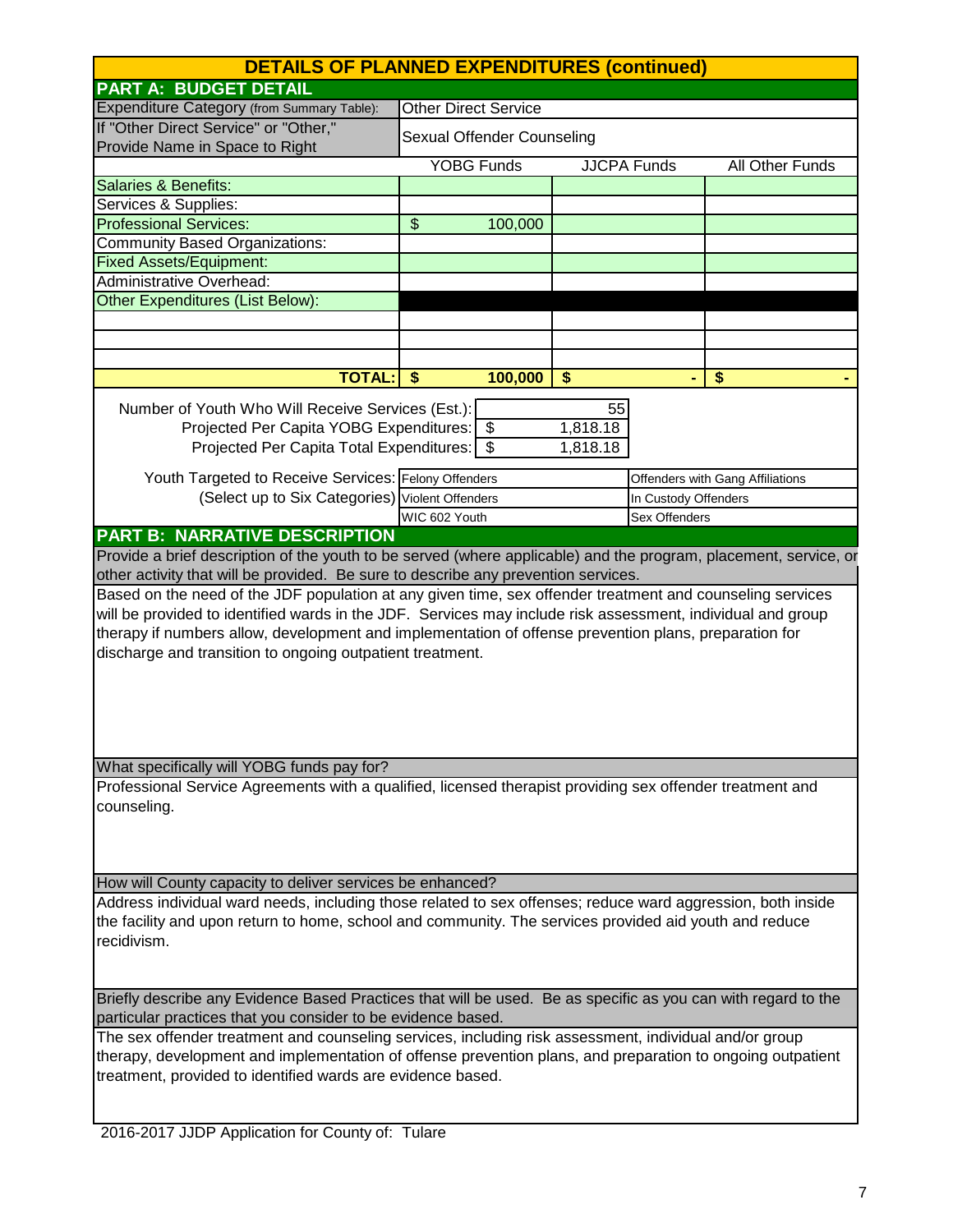|                                                                                                                  |                             | <b>DETAILS OF PLANNED EXPENDITURES (continued)</b> |        |                 |  |
|------------------------------------------------------------------------------------------------------------------|-----------------------------|----------------------------------------------------|--------|-----------------|--|
| <b>PART A: BUDGET DETAIL</b>                                                                                     |                             |                                                    |        |                 |  |
| Expenditure Category (from Summary Table):                                                                       | <b>Other Direct Service</b> |                                                    |        |                 |  |
| If "Other Direct Service" or "Other,"<br>Provide Name in Space to Right                                          | Tattoo Removal              |                                                    |        |                 |  |
|                                                                                                                  | <b>YOBG Funds</b>           | <b>JJCPA Funds</b>                                 |        | All Other Funds |  |
| <b>Salaries &amp; Benefits:</b>                                                                                  |                             |                                                    |        |                 |  |
| Services & Supplies:                                                                                             |                             |                                                    |        |                 |  |
| <b>Professional Services:</b>                                                                                    |                             | $\boldsymbol{\mathsf{S}}$                          | 35,000 |                 |  |
| <b>Community Based Organizations:</b>                                                                            |                             |                                                    |        |                 |  |
| <b>Fixed Assets/Equipment:</b>                                                                                   |                             |                                                    |        |                 |  |
| Administrative Overhead:                                                                                         |                             |                                                    |        |                 |  |
| <b>Other Expenditures (List Below):</b>                                                                          |                             |                                                    |        |                 |  |
|                                                                                                                  |                             |                                                    |        |                 |  |
|                                                                                                                  |                             |                                                    |        |                 |  |
|                                                                                                                  |                             |                                                    |        |                 |  |
| <b>TOTAL:</b>                                                                                                    | \$                          | \$                                                 | 35,000 | \$              |  |
| Number of Youth Who Will Receive Services (Est.):                                                                |                             | 10                                                 |        |                 |  |
| Projected Per Capita YOBG Expenditures:   \$                                                                     |                             |                                                    |        |                 |  |
| Projected Per Capita Total Expenditures:   \$                                                                    |                             | 3,500.00                                           |        |                 |  |
|                                                                                                                  |                             |                                                    |        |                 |  |
| Youth Targeted to Receive Services: Offenders with Gang Affiliations                                             |                             |                                                    |        |                 |  |
| (Select up to Six Categories)                                                                                    |                             |                                                    |        |                 |  |
|                                                                                                                  |                             |                                                    |        |                 |  |
| <b>PART B: NARRATIVE DESCRIPTION</b>                                                                             |                             |                                                    |        |                 |  |
| Provide a brief description of the youth to be served (where applicable) and the program, placement, service, or |                             |                                                    |        |                 |  |
| other activity that will be provided. Be sure to describe any prevention services.                               |                             |                                                    |        |                 |  |
| Tattoo Removal - laser treatment services for removal of gang-related tattoos assists youth in making a          |                             |                                                    |        |                 |  |
| successful re-entry to their homes, schools and communities. It also aids in job training and eventual job       |                             |                                                    |        |                 |  |
| placement. YOBG funds will not be used for this service. Services will be paid for with JJCPA funds.             |                             |                                                    |        |                 |  |
|                                                                                                                  |                             |                                                    |        |                 |  |
|                                                                                                                  |                             |                                                    |        |                 |  |
|                                                                                                                  |                             |                                                    |        |                 |  |
|                                                                                                                  |                             |                                                    |        |                 |  |
|                                                                                                                  |                             |                                                    |        |                 |  |
|                                                                                                                  |                             |                                                    |        |                 |  |
|                                                                                                                  |                             |                                                    |        |                 |  |
| What specifically will YOBG funds pay for?                                                                       |                             |                                                    |        |                 |  |
| Professional Service Agreements with a qualified, licensed professional laser tattoo removal service provided    |                             |                                                    |        |                 |  |
| through a qualified clinic.                                                                                      |                             |                                                    |        |                 |  |
|                                                                                                                  |                             |                                                    |        |                 |  |
|                                                                                                                  |                             |                                                    |        |                 |  |
|                                                                                                                  |                             |                                                    |        |                 |  |
| How will County capacity to deliver services be enhanced?                                                        |                             |                                                    |        |                 |  |
| Address individual ward need by providing gang-affiliated tattoo removal services at no cost to assist wards to  |                             |                                                    |        |                 |  |
| reinforce evidence-based programming and pro-social change, as well as remove any stigma and challenges          |                             |                                                    |        |                 |  |
| the ward might otherwise face if the tattoo were not removed, which could complicate the act of breaking away    |                             |                                                    |        |                 |  |
| from the gangs. The services provided aid youth and reduce recidivism.                                           |                             |                                                    |        |                 |  |
|                                                                                                                  |                             |                                                    |        |                 |  |
| Briefly describe any Evidence Based Practices that will be used. Be as specific as you can with regard to the    |                             |                                                    |        |                 |  |
| particular practices that you consider to be evidence based.                                                     |                             |                                                    |        |                 |  |
| Tattoo removal services (visible tattoos) reinforce the evidence-based programming and pro-social change         |                             |                                                    |        |                 |  |
| provided to wards while in custody as this helps to remove gang association mentality.                           |                             |                                                    |        |                 |  |
|                                                                                                                  |                             |                                                    |        |                 |  |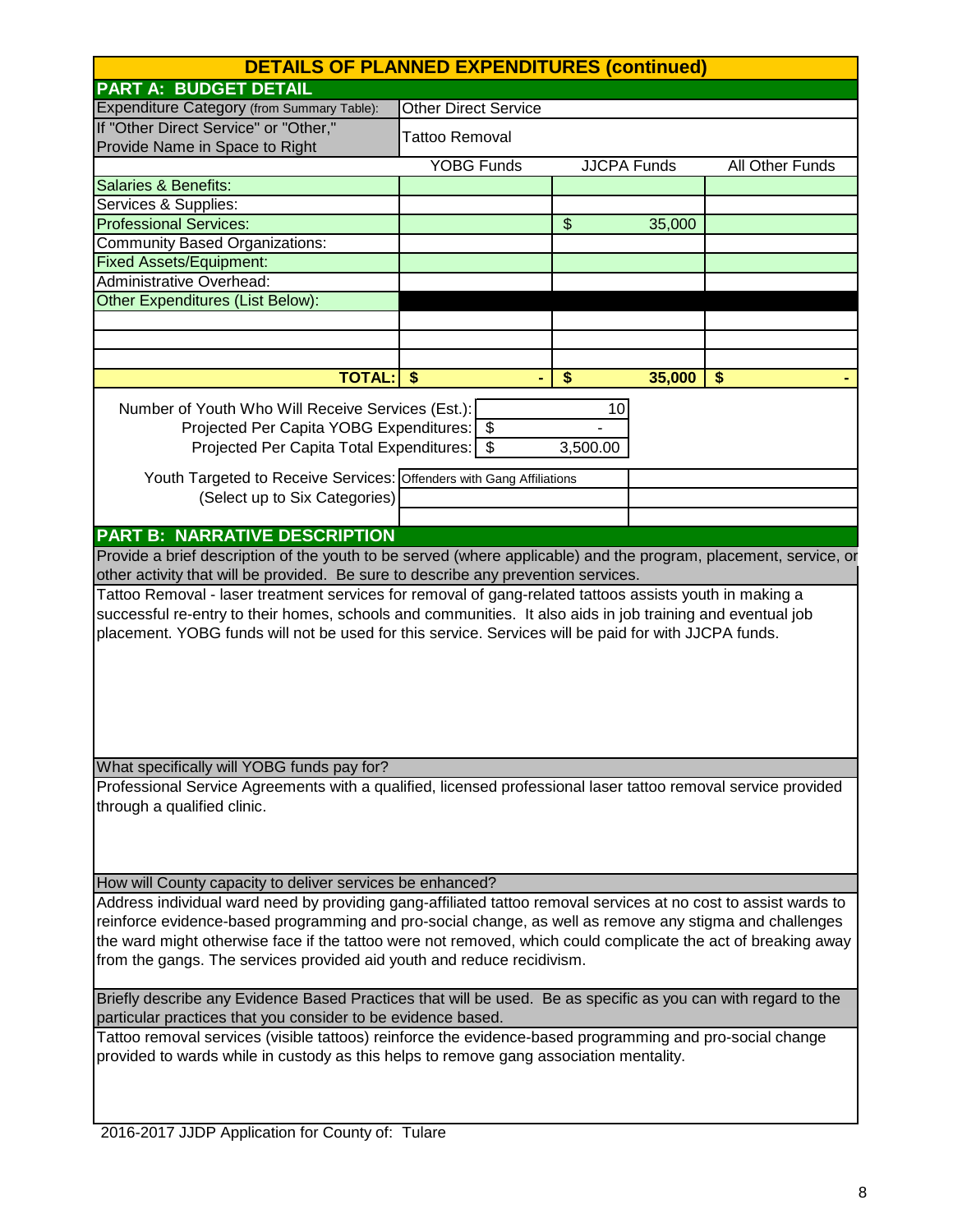| <b>DETAILS OF PLANNED EXPENDITURES (continued)</b>                                                                                                                            |                   |                    |                        |  |
|-------------------------------------------------------------------------------------------------------------------------------------------------------------------------------|-------------------|--------------------|------------------------|--|
| <b>PART A: BUDGET DETAIL</b>                                                                                                                                                  |                   |                    |                        |  |
| Expenditure Category (from Summary Table):                                                                                                                                    | $\overline{0}$    |                    |                        |  |
| If "Other Direct Service" or "Other,"                                                                                                                                         |                   |                    |                        |  |
| Provide Name in Space to Right                                                                                                                                                |                   |                    |                        |  |
|                                                                                                                                                                               | <b>YOBG Funds</b> | <b>JJCPA Funds</b> | <b>All Other Funds</b> |  |
| <b>Salaries &amp; Benefits:</b>                                                                                                                                               |                   |                    |                        |  |
| Services & Supplies:                                                                                                                                                          |                   |                    |                        |  |
| <b>Professional Services:</b>                                                                                                                                                 |                   |                    |                        |  |
| <b>Community Based Organizations:</b>                                                                                                                                         |                   |                    |                        |  |
| <b>Fixed Assets/Equipment:</b>                                                                                                                                                |                   |                    |                        |  |
| Administrative Overhead:                                                                                                                                                      |                   |                    |                        |  |
| <b>Other Expenditures (List Below):</b>                                                                                                                                       |                   |                    |                        |  |
|                                                                                                                                                                               |                   |                    |                        |  |
|                                                                                                                                                                               |                   |                    |                        |  |
|                                                                                                                                                                               |                   |                    |                        |  |
| <b>TOTAL:</b>                                                                                                                                                                 | \$                | \$                 | \$                     |  |
| Number of Youth Who Will Receive Services (Est.):                                                                                                                             |                   |                    |                        |  |
| Projected Per Capita YOBG Expenditures:                                                                                                                                       |                   | #DIV/0!            |                        |  |
| Projected Per Capita Total Expenditures:                                                                                                                                      |                   | #DIV/0!            |                        |  |
|                                                                                                                                                                               |                   |                    |                        |  |
| Youth Targeted to Receive Services:                                                                                                                                           |                   |                    |                        |  |
| (Select up to Six Categories)                                                                                                                                                 |                   |                    |                        |  |
|                                                                                                                                                                               |                   |                    |                        |  |
| <b>PART B: NARRATIVE DESCRIPTION</b>                                                                                                                                          |                   |                    |                        |  |
| Provide a brief description of the youth to be served (where applicable) and the program, placement, service, or                                                              |                   |                    |                        |  |
| other activity that will be provided. Be sure to describe any prevention services.                                                                                            |                   |                    |                        |  |
| What specifically will YOBG funds pay for?                                                                                                                                    |                   |                    |                        |  |
| How will County capacity to deliver services be enhanced?                                                                                                                     |                   |                    |                        |  |
|                                                                                                                                                                               |                   |                    |                        |  |
|                                                                                                                                                                               |                   |                    |                        |  |
| Briefly describe any Evidence Based Practices that will be used. Be as specific as you can with regard to the<br>particular practices that you consider to be evidence based. |                   |                    |                        |  |
|                                                                                                                                                                               |                   |                    |                        |  |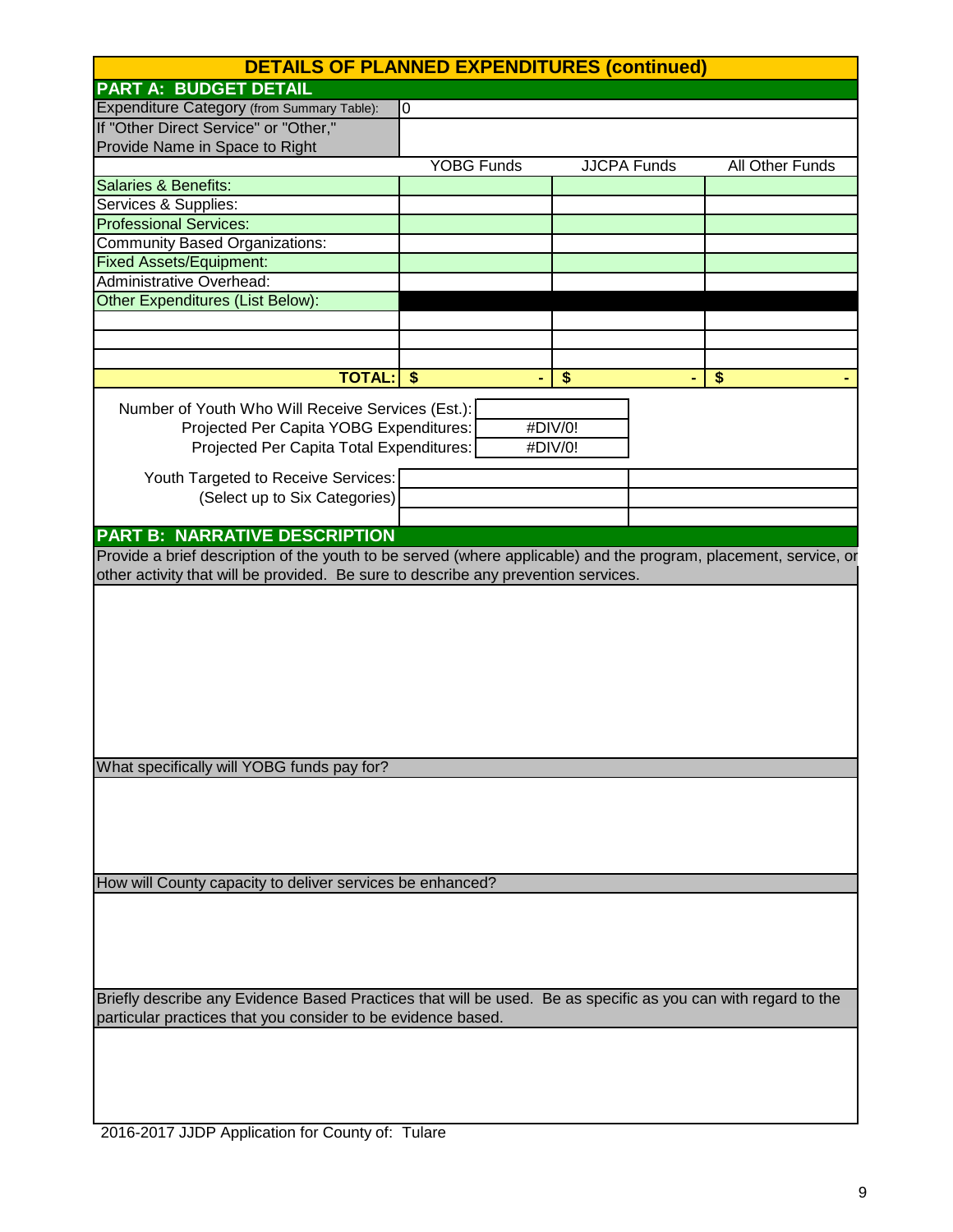| <b>DETAILS OF PLANNED EXPENDITURES (continued)</b>                                                               |                   |                    |                        |
|------------------------------------------------------------------------------------------------------------------|-------------------|--------------------|------------------------|
| <b>PART A: BUDGET DETAIL</b>                                                                                     |                   |                    |                        |
| Expenditure Category (from Summary Table):                                                                       | $\overline{0}$    |                    |                        |
| If "Other Direct Service" or "Other,"                                                                            |                   |                    |                        |
| Provide Name in Space to Right                                                                                   |                   |                    |                        |
|                                                                                                                  | <b>YOBG Funds</b> | <b>JJCPA Funds</b> | <b>All Other Funds</b> |
| <b>Salaries &amp; Benefits:</b>                                                                                  |                   |                    |                        |
| Services & Supplies:                                                                                             |                   |                    |                        |
| <b>Professional Services:</b>                                                                                    |                   |                    |                        |
| <b>Community Based Organizations:</b>                                                                            |                   |                    |                        |
| <b>Fixed Assets/Equipment:</b>                                                                                   |                   |                    |                        |
| Administrative Overhead:                                                                                         |                   |                    |                        |
| <b>Other Expenditures (List Below):</b>                                                                          |                   |                    |                        |
|                                                                                                                  |                   |                    |                        |
|                                                                                                                  |                   |                    |                        |
|                                                                                                                  |                   |                    |                        |
| <b>TOTAL:</b>                                                                                                    | \$                | \$                 | \$                     |
|                                                                                                                  |                   |                    |                        |
| Number of Youth Who Will Receive Services (Est.):                                                                |                   |                    |                        |
| Projected Per Capita YOBG Expenditures:                                                                          |                   | #DIV/0!            |                        |
| Projected Per Capita Total Expenditures:                                                                         |                   | #DIV/0!            |                        |
| Youth Targeted to Receive Services:                                                                              |                   |                    |                        |
| (Select up to Six Categories)                                                                                    |                   |                    |                        |
|                                                                                                                  |                   |                    |                        |
| <b>PART B: NARRATIVE DESCRIPTION</b>                                                                             |                   |                    |                        |
| Provide a brief description of the youth to be served (where applicable) and the program, placement, service, or |                   |                    |                        |
| other activity that will be provided. Be sure to describe any prevention services.                               |                   |                    |                        |
|                                                                                                                  |                   |                    |                        |
|                                                                                                                  |                   |                    |                        |
|                                                                                                                  |                   |                    |                        |
|                                                                                                                  |                   |                    |                        |
|                                                                                                                  |                   |                    |                        |
|                                                                                                                  |                   |                    |                        |
|                                                                                                                  |                   |                    |                        |
|                                                                                                                  |                   |                    |                        |
|                                                                                                                  |                   |                    |                        |
| What specifically will YOBG funds pay for?                                                                       |                   |                    |                        |
|                                                                                                                  |                   |                    |                        |
|                                                                                                                  |                   |                    |                        |
|                                                                                                                  |                   |                    |                        |
|                                                                                                                  |                   |                    |                        |
|                                                                                                                  |                   |                    |                        |
|                                                                                                                  |                   |                    |                        |
| How will County capacity to deliver services be enhanced?                                                        |                   |                    |                        |
|                                                                                                                  |                   |                    |                        |
|                                                                                                                  |                   |                    |                        |
|                                                                                                                  |                   |                    |                        |
|                                                                                                                  |                   |                    |                        |
|                                                                                                                  |                   |                    |                        |
| Briefly describe any Evidence Based Practices that will be used. Be as specific as you can with regard to the    |                   |                    |                        |
| particular practices that you consider to be evidence based.                                                     |                   |                    |                        |
|                                                                                                                  |                   |                    |                        |
|                                                                                                                  |                   |                    |                        |
|                                                                                                                  |                   |                    |                        |
|                                                                                                                  |                   |                    |                        |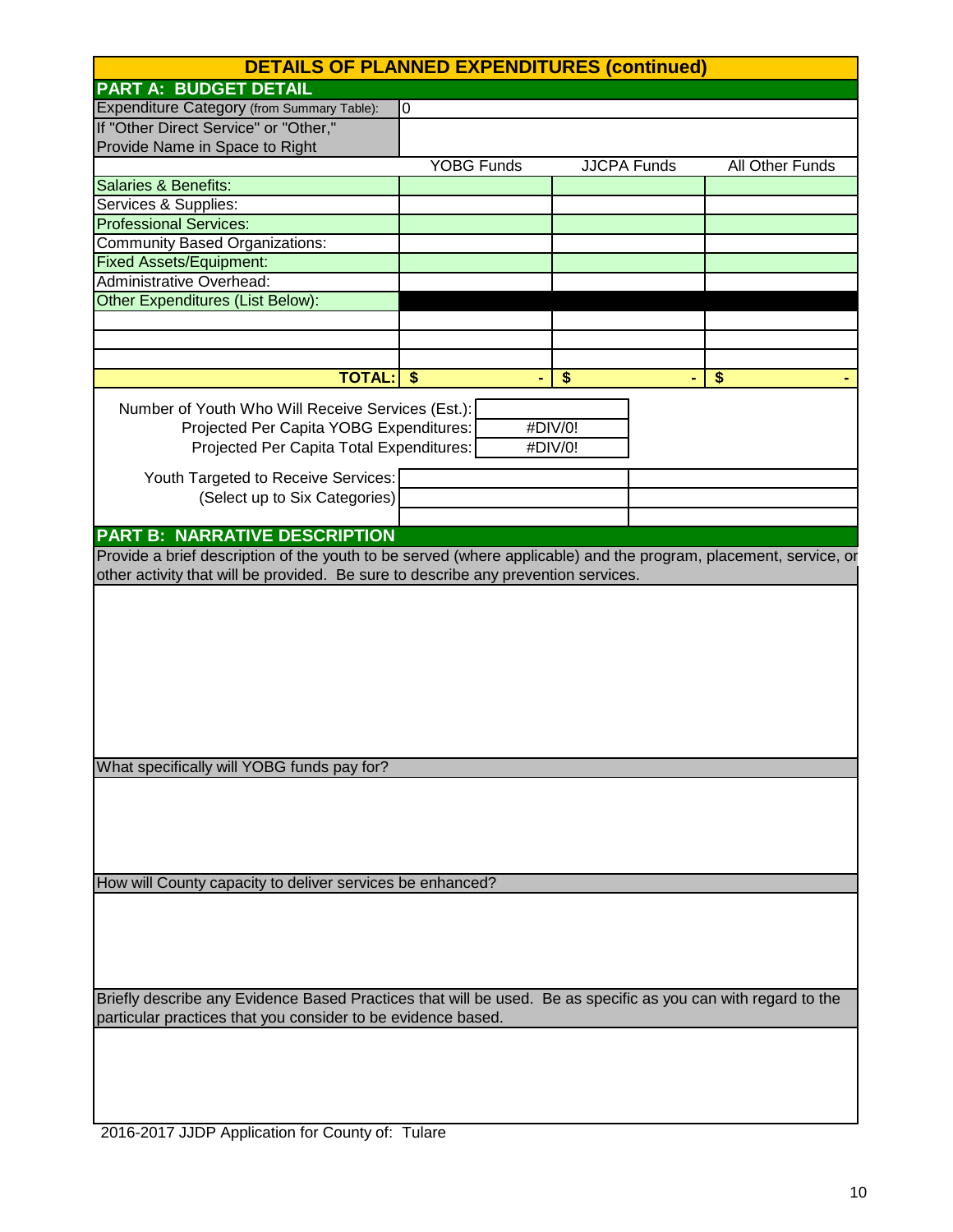| <b>DETAILS OF PLANNED EXPENDITURES (continued)</b>                                                                                                                            |                   |                    |                        |  |
|-------------------------------------------------------------------------------------------------------------------------------------------------------------------------------|-------------------|--------------------|------------------------|--|
| <b>PART A: BUDGET DETAIL</b>                                                                                                                                                  |                   |                    |                        |  |
| Expenditure Category (from Summary Table):                                                                                                                                    | $\overline{0}$    |                    |                        |  |
| If "Other Direct Service" or "Other,"                                                                                                                                         |                   |                    |                        |  |
| Provide Name in Space to Right                                                                                                                                                |                   |                    |                        |  |
|                                                                                                                                                                               | <b>YOBG Funds</b> | <b>JJCPA Funds</b> | <b>All Other Funds</b> |  |
| <b>Salaries &amp; Benefits:</b>                                                                                                                                               |                   |                    |                        |  |
| Services & Supplies:                                                                                                                                                          |                   |                    |                        |  |
| <b>Professional Services:</b>                                                                                                                                                 |                   |                    |                        |  |
| <b>Community Based Organizations:</b>                                                                                                                                         |                   |                    |                        |  |
| <b>Fixed Assets/Equipment:</b>                                                                                                                                                |                   |                    |                        |  |
| Administrative Overhead:                                                                                                                                                      |                   |                    |                        |  |
| <b>Other Expenditures (List Below):</b>                                                                                                                                       |                   |                    |                        |  |
|                                                                                                                                                                               |                   |                    |                        |  |
|                                                                                                                                                                               |                   |                    |                        |  |
|                                                                                                                                                                               |                   |                    |                        |  |
| <b>TOTAL:</b>                                                                                                                                                                 | \$                | \$                 | \$                     |  |
| Number of Youth Who Will Receive Services (Est.):                                                                                                                             |                   |                    |                        |  |
| Projected Per Capita YOBG Expenditures:                                                                                                                                       |                   | #DIV/0!            |                        |  |
| Projected Per Capita Total Expenditures:                                                                                                                                      |                   | #DIV/0!            |                        |  |
|                                                                                                                                                                               |                   |                    |                        |  |
| Youth Targeted to Receive Services:                                                                                                                                           |                   |                    |                        |  |
| (Select up to Six Categories)                                                                                                                                                 |                   |                    |                        |  |
|                                                                                                                                                                               |                   |                    |                        |  |
| <b>PART B: NARRATIVE DESCRIPTION</b>                                                                                                                                          |                   |                    |                        |  |
| Provide a brief description of the youth to be served (where applicable) and the program, placement, service, or                                                              |                   |                    |                        |  |
| other activity that will be provided. Be sure to describe any prevention services.                                                                                            |                   |                    |                        |  |
| What specifically will YOBG funds pay for?                                                                                                                                    |                   |                    |                        |  |
| How will County capacity to deliver services be enhanced?                                                                                                                     |                   |                    |                        |  |
|                                                                                                                                                                               |                   |                    |                        |  |
|                                                                                                                                                                               |                   |                    |                        |  |
| Briefly describe any Evidence Based Practices that will be used. Be as specific as you can with regard to the<br>particular practices that you consider to be evidence based. |                   |                    |                        |  |
|                                                                                                                                                                               |                   |                    |                        |  |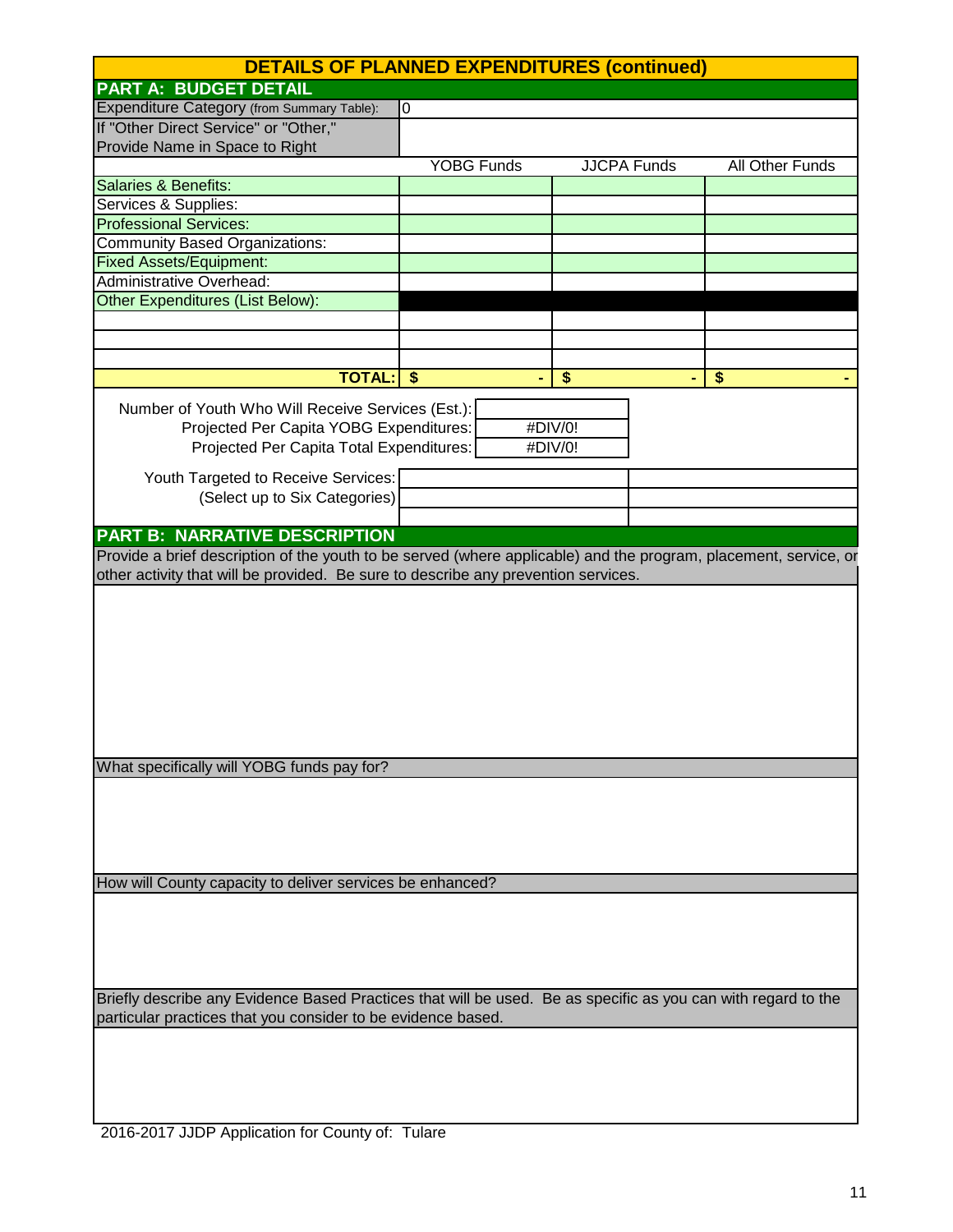| <b>DETAILS OF PLANNED EXPENDITURES (continued)</b>                                                                                                                            |                   |                    |                        |  |
|-------------------------------------------------------------------------------------------------------------------------------------------------------------------------------|-------------------|--------------------|------------------------|--|
| <b>PART A: BUDGET DETAIL</b>                                                                                                                                                  |                   |                    |                        |  |
| Expenditure Category (from Summary Table):                                                                                                                                    | $\overline{0}$    |                    |                        |  |
| If "Other Direct Service" or "Other,"                                                                                                                                         |                   |                    |                        |  |
| Provide Name in Space to Right                                                                                                                                                |                   |                    |                        |  |
|                                                                                                                                                                               | <b>YOBG Funds</b> | <b>JJCPA Funds</b> | <b>All Other Funds</b> |  |
| <b>Salaries &amp; Benefits:</b>                                                                                                                                               |                   |                    |                        |  |
| Services & Supplies:                                                                                                                                                          |                   |                    |                        |  |
| <b>Professional Services:</b>                                                                                                                                                 |                   |                    |                        |  |
| <b>Community Based Organizations:</b>                                                                                                                                         |                   |                    |                        |  |
| <b>Fixed Assets/Equipment:</b>                                                                                                                                                |                   |                    |                        |  |
| Administrative Overhead:                                                                                                                                                      |                   |                    |                        |  |
| <b>Other Expenditures (List Below):</b>                                                                                                                                       |                   |                    |                        |  |
|                                                                                                                                                                               |                   |                    |                        |  |
|                                                                                                                                                                               |                   |                    |                        |  |
|                                                                                                                                                                               |                   |                    |                        |  |
| <b>TOTAL:</b>                                                                                                                                                                 | \$                | \$                 | \$                     |  |
| Number of Youth Who Will Receive Services (Est.):                                                                                                                             |                   |                    |                        |  |
| Projected Per Capita YOBG Expenditures:                                                                                                                                       |                   | #DIV/0!            |                        |  |
| Projected Per Capita Total Expenditures:                                                                                                                                      |                   | #DIV/0!            |                        |  |
|                                                                                                                                                                               |                   |                    |                        |  |
| Youth Targeted to Receive Services:                                                                                                                                           |                   |                    |                        |  |
| (Select up to Six Categories)                                                                                                                                                 |                   |                    |                        |  |
|                                                                                                                                                                               |                   |                    |                        |  |
| <b>PART B: NARRATIVE DESCRIPTION</b>                                                                                                                                          |                   |                    |                        |  |
| Provide a brief description of the youth to be served (where applicable) and the program, placement, service, or                                                              |                   |                    |                        |  |
| other activity that will be provided. Be sure to describe any prevention services.                                                                                            |                   |                    |                        |  |
| What specifically will YOBG funds pay for?                                                                                                                                    |                   |                    |                        |  |
| How will County capacity to deliver services be enhanced?                                                                                                                     |                   |                    |                        |  |
|                                                                                                                                                                               |                   |                    |                        |  |
|                                                                                                                                                                               |                   |                    |                        |  |
| Briefly describe any Evidence Based Practices that will be used. Be as specific as you can with regard to the<br>particular practices that you consider to be evidence based. |                   |                    |                        |  |
|                                                                                                                                                                               |                   |                    |                        |  |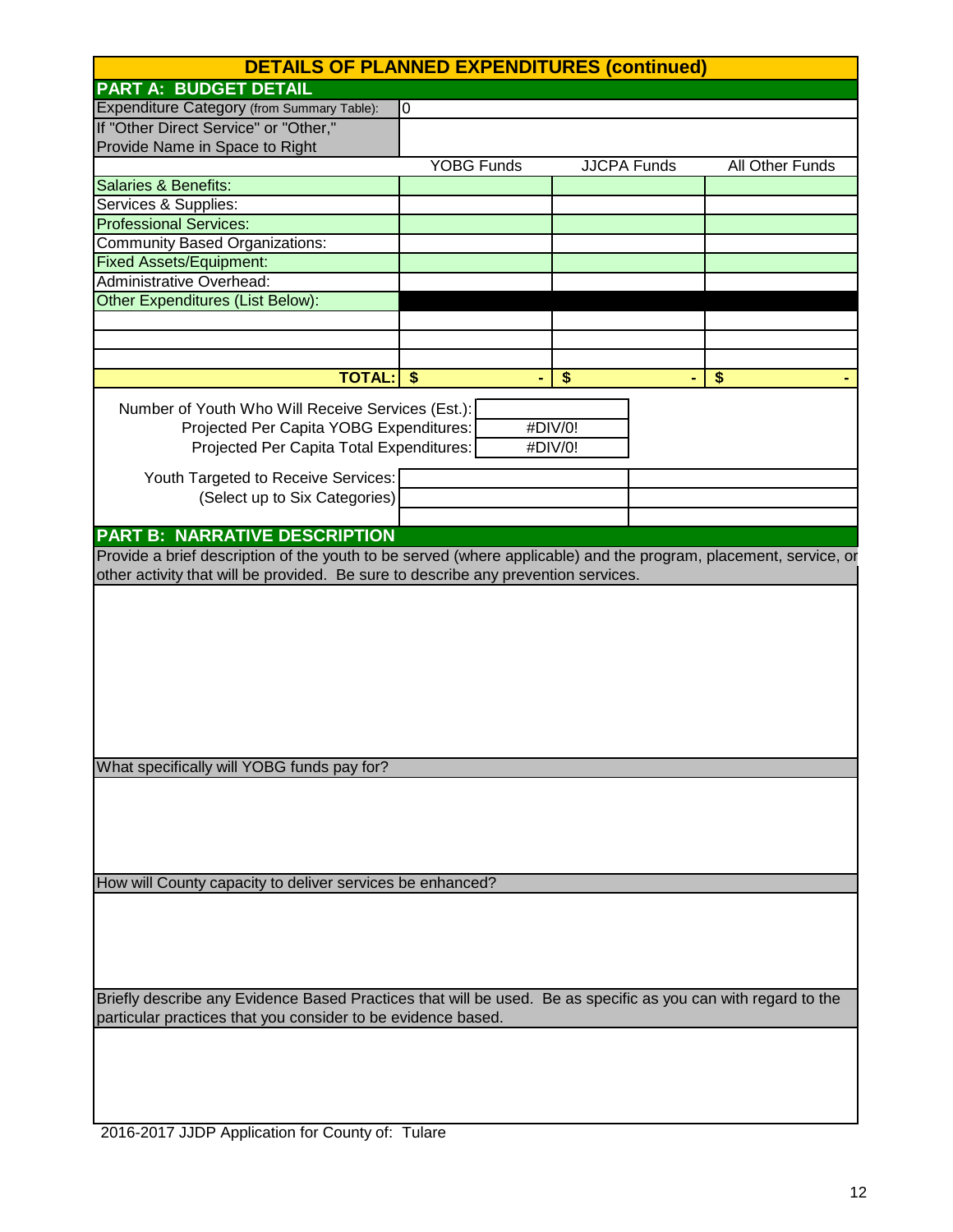| <b>DETAILS OF PLANNED EXPENDITURES (continued)</b>                                                                                                                            |                   |                    |                        |  |
|-------------------------------------------------------------------------------------------------------------------------------------------------------------------------------|-------------------|--------------------|------------------------|--|
| <b>PART A: BUDGET DETAIL</b>                                                                                                                                                  |                   |                    |                        |  |
| Expenditure Category (from Summary Table):                                                                                                                                    | $\overline{0}$    |                    |                        |  |
| If "Other Direct Service" or "Other,"                                                                                                                                         |                   |                    |                        |  |
| Provide Name in Space to Right                                                                                                                                                |                   |                    |                        |  |
|                                                                                                                                                                               | <b>YOBG Funds</b> | <b>JJCPA Funds</b> | <b>All Other Funds</b> |  |
| <b>Salaries &amp; Benefits:</b>                                                                                                                                               |                   |                    |                        |  |
| Services & Supplies:                                                                                                                                                          |                   |                    |                        |  |
| <b>Professional Services:</b>                                                                                                                                                 |                   |                    |                        |  |
| <b>Community Based Organizations:</b>                                                                                                                                         |                   |                    |                        |  |
| <b>Fixed Assets/Equipment:</b>                                                                                                                                                |                   |                    |                        |  |
| Administrative Overhead:                                                                                                                                                      |                   |                    |                        |  |
| <b>Other Expenditures (List Below):</b>                                                                                                                                       |                   |                    |                        |  |
|                                                                                                                                                                               |                   |                    |                        |  |
|                                                                                                                                                                               |                   |                    |                        |  |
|                                                                                                                                                                               |                   |                    |                        |  |
| <b>TOTAL:</b>                                                                                                                                                                 | \$                | \$                 | \$                     |  |
| Number of Youth Who Will Receive Services (Est.):                                                                                                                             |                   |                    |                        |  |
| Projected Per Capita YOBG Expenditures:                                                                                                                                       |                   | #DIV/0!            |                        |  |
| Projected Per Capita Total Expenditures:                                                                                                                                      |                   | #DIV/0!            |                        |  |
|                                                                                                                                                                               |                   |                    |                        |  |
| Youth Targeted to Receive Services:                                                                                                                                           |                   |                    |                        |  |
| (Select up to Six Categories)                                                                                                                                                 |                   |                    |                        |  |
|                                                                                                                                                                               |                   |                    |                        |  |
| <b>PART B: NARRATIVE DESCRIPTION</b>                                                                                                                                          |                   |                    |                        |  |
| Provide a brief description of the youth to be served (where applicable) and the program, placement, service, or                                                              |                   |                    |                        |  |
| other activity that will be provided. Be sure to describe any prevention services.                                                                                            |                   |                    |                        |  |
| What specifically will YOBG funds pay for?                                                                                                                                    |                   |                    |                        |  |
|                                                                                                                                                                               |                   |                    |                        |  |
| How will County capacity to deliver services be enhanced?                                                                                                                     |                   |                    |                        |  |
|                                                                                                                                                                               |                   |                    |                        |  |
| Briefly describe any Evidence Based Practices that will be used. Be as specific as you can with regard to the<br>particular practices that you consider to be evidence based. |                   |                    |                        |  |
|                                                                                                                                                                               |                   |                    |                        |  |